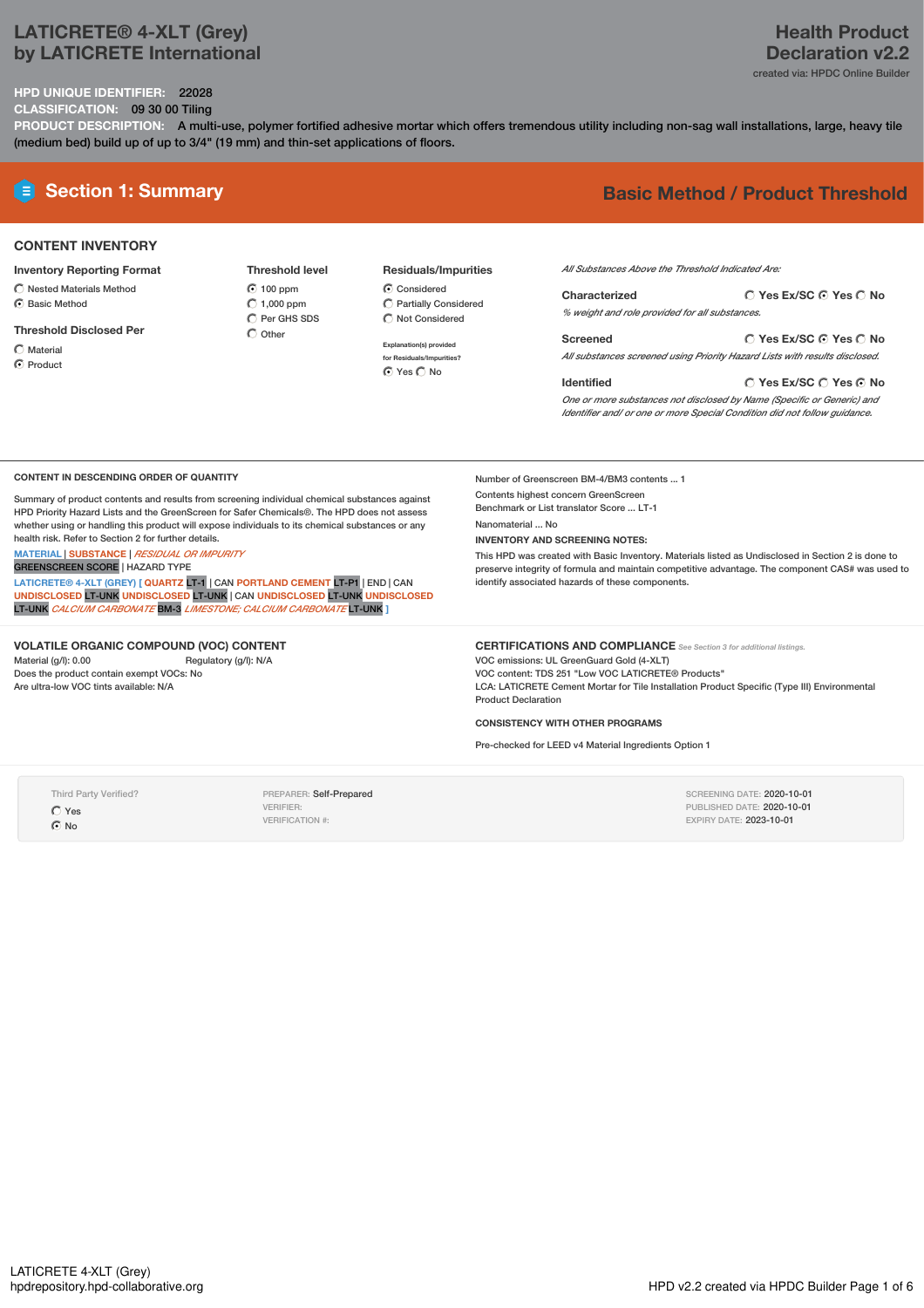This section lists contents in a product based on specific threshold(s) and reports detailed health information including hazards. This HPD uses the inventory method *indicated above, which is one of three possible methods:*

- *Basic Inventory method with Product-level threshold.*
- *Nested Material Inventory method with Product-level threshold*
- *Nested Material Inventory method with individual Material-level thresholds*

Definitions and requirements for the three inventory methods and requirements for each data field can be found in the HPD Open Standard version 2.2, available on the *HPDC website at: [www.hpd-collaborative.org/hpd-2-2-standard](https://www.hpd-collaborative.org/hpd-2-2-standard)*

# **LATICRETE® 4-XLT (GREY)** PRODUCT THRESHOLD: 100 ppm **RESIDUALS** AND IMPURITIES CONSIDERED: Yes

l.

RESIDUALS AND IMPURITIES NOTES: Residuals and impurities are measured by quantitative methods and are only displayed when they are potentially greater than 100 ppm.

OTHER PRODUCT NOTES: See SDS at www.laticrete.com for occupational exposure information.

| <b>QUARTZ</b>                                                  |                                          |                                   |                                                                                  | ID: 14808-60-7         |  |
|----------------------------------------------------------------|------------------------------------------|-----------------------------------|----------------------------------------------------------------------------------|------------------------|--|
| HAZARD SCREENING METHOD: Pharos Chemical and Materials Library |                                          | HAZARD SCREENING DATE: 2020-10-01 |                                                                                  |                        |  |
| %: 60,0000 - 70,0000                                           | $GS: LT-1$                               | RC: None                          | NANO: No                                                                         | SUBSTANCE ROLE: Filler |  |
| <b>HAZARD TYPE</b>                                             | AGENCY AND LIST TITLES                   |                                   | WARNINGS                                                                         |                        |  |
| <b>CANCER</b>                                                  | <b>IARC</b>                              |                                   | Group 1 - Agent is Carcinogenic to humans                                        |                        |  |
| <b>CANCER</b>                                                  | <b>US CDC - Occupational Carcinogens</b> |                                   | Occupational Carcinogen                                                          |                        |  |
| <b>CANCER</b>                                                  | CA EPA - Prop 65                         |                                   | Carcinogen - specific to chemical form or exposure route                         |                        |  |
| <b>CANCER</b>                                                  | <b>IARC</b>                              |                                   | Group 1 - Agent is carcinogenic to humans - inhaled from occupational<br>sources |                        |  |
| <b>CANCER</b>                                                  | US NIH - Report on Carcinogens           |                                   | Known to be Human Carcinogen (respirable size - occupational setting)            |                        |  |
| <b>CANCER</b>                                                  | <b>MAK</b>                               |                                   | Carcinogen Group 1 - Substances that cause cancer in man                         |                        |  |
| <b>CANCER</b>                                                  | GHS - New Zealand                        |                                   | 6.7A - Known or presumed human carcinogens                                       |                        |  |
| <b>CANCER</b>                                                  | GHS - Japan                              |                                   | Carcinogenicity - Category 1A [H350]                                             |                        |  |
| <b>CANCER</b>                                                  | GHS - Australia                          |                                   | H350i - May cause cancer by inhalation                                           |                        |  |

SUBSTANCE NOTES: The amount of this component may vary based on plant of manufacture.

| <b>PORTLAND CEMENT</b><br>ID: 65997-15-1                                              |                                              |                                   |                                      |                                                                               |  |
|---------------------------------------------------------------------------------------|----------------------------------------------|-----------------------------------|--------------------------------------|-------------------------------------------------------------------------------|--|
| HAZARD SCREENING METHOD: Pharos Chemical and Materials Library                        |                                              | HAZARD SCREENING DATE: 2020-10-01 |                                      |                                                                               |  |
| %: 30,0000 - 35,0000                                                                  | GS: LT-P1                                    | RC: None                          | NANO: No                             | SUBSTANCE ROLE: Binder                                                        |  |
| <b>HAZARD TYPE</b>                                                                    | AGENCY AND LIST TITLES                       |                                   | WARNINGS                             |                                                                               |  |
| <b>ENDOCRINE</b>                                                                      | <b>TEDX</b> - Potential Endocrine Disruptors |                                   | <b>Potential Endocrine Disruptor</b> |                                                                               |  |
| <b>CANCER</b>                                                                         | <b>MAK</b>                                   |                                   | classification                       | Carcinogen Group 3B - Evidence of carcinogenic effects but not sufficient for |  |
| SUBSTANCE NOTES: The amount of this component may vary based on plant of manufacture. |                                              |                                   |                                      |                                                                               |  |
|                                                                                       |                                              |                                   |                                      |                                                                               |  |
| <b>UNDISCLOSED</b>                                                                    |                                              |                                   |                                      |                                                                               |  |
| HAZARD SCREENING METHOD: Pharos Chemical and Materials Library                        |                                              |                                   | HAZARD SCREENING DATE: 2020-10-01    |                                                                               |  |
| %: $1.5000 - 4.0000$                                                                  | GS: LT-UNK                                   | RC: None                          | NANO: No                             | SUBSTANCE ROLE: Polymer species                                               |  |
|                                                                                       |                                              |                                   |                                      |                                                                               |  |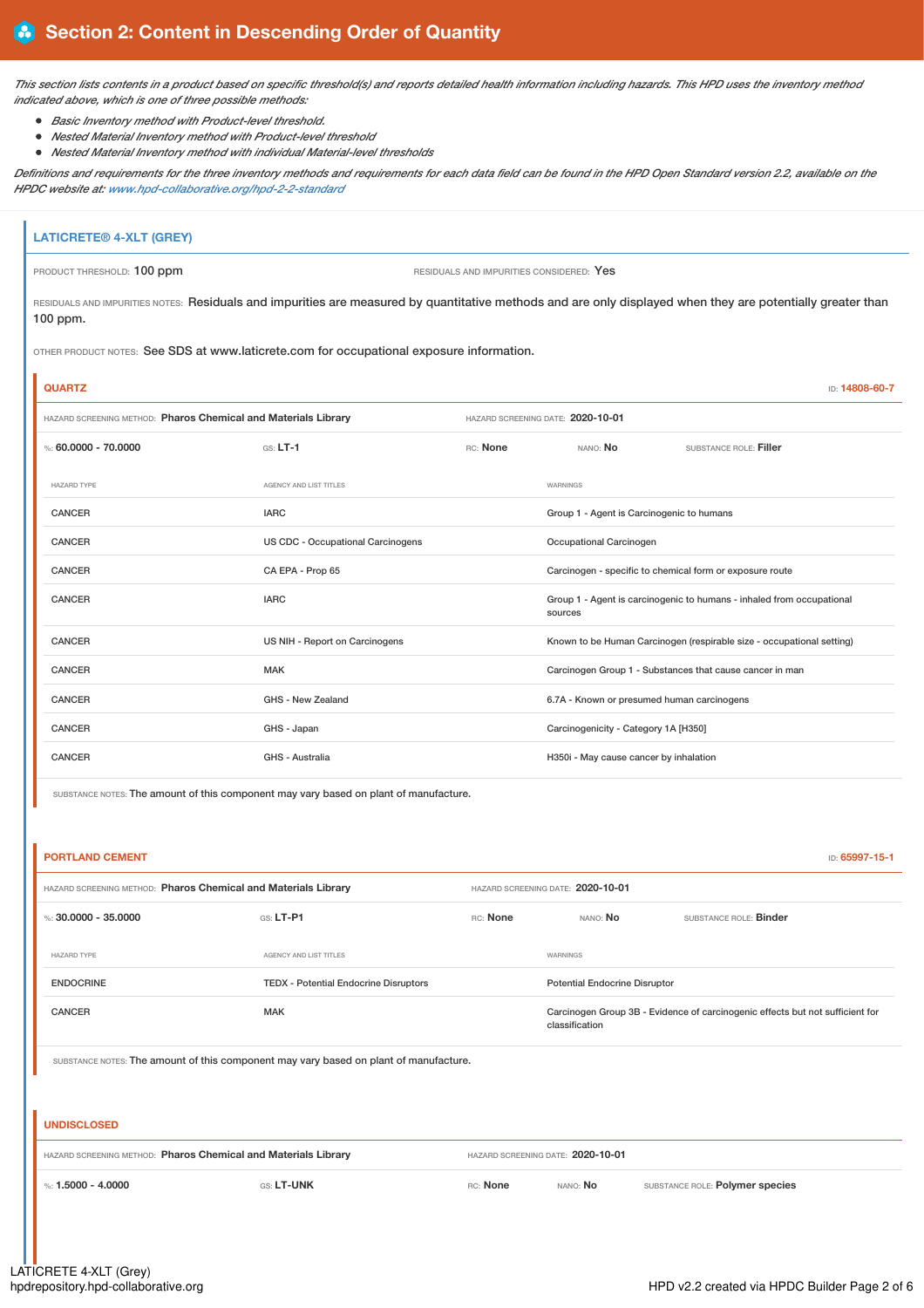AGENCY AND LIST TITLES WARNINGS

None found Nowarnings found on HPD Priority Hazard Lists

| None found |  |
|------------|--|
|            |  |

SUBSTANCE NOTES: The amount of this component may vary based on plant of manufacture. This product is shown as undisclosed to preserve integrity of formula and maintain competitive advantage. The component CAS # was used to identify associated hazards.

## **UNDISCLOSED**

| HAZARD SCREENING METHOD: Pharos Chemical and Materials Library |                        | HAZARD SCREENING DATE: 2020-10-01 |                                                                                                 |                                    |
|----------------------------------------------------------------|------------------------|-----------------------------------|-------------------------------------------------------------------------------------------------|------------------------------------|
| %: $0.2000 - 0.8000$                                           | GS: LT-UNK             | RC: None                          | NANO: <b>No</b>                                                                                 | SUBSTANCE ROLE: Viscosity modifier |
| <b>HAZARD TYPE</b>                                             | AGENCY AND LIST TITLES |                                   | WARNINGS                                                                                        |                                    |
| <b>CANCER</b>                                                  | <b>MAK</b>             |                                   | Carcinogen Group 3B - Evidence of carcinogenic effects but not sufficient for<br>classification |                                    |

SUBSTANCE NOTES: The amount of this component may vary based on plant of manufacture. This product is shown as undisclosed to preserve integrity of formula and maintain competitive advantage. The component CAS # was used to identify associated hazards.

# **UNDISCLOSED** HAZARD SCREENING METHOD: **Pharos Chemical and Materials Library** HAZARD SCREENING DATE: **2020-10-01** %: **0.2000 - 0.5000 CONSTANTIAL GOST AND RESOLUTE A REPORT AND A RESOLUTE A REPORT AND SUBSTANCE ROLE: <b>Processing regulator** HAZARD TYPE **AGENCY AND LIST TITLES AGENCY AND LIST TITLES** None found on HPD Priority Hazard Lists

SUBSTANCE NOTES: The amount of this component may vary based on plant of manufacture. This product is shown as undisclosed to preserve integrity of formula and maintain competitive advantage. The component CAS # was used to identify associated hazards.

### **UNDISCLOSED**

| HAZARD SCREENING METHOD: Pharos Chemical and Materials Library |                        | HAZARD SCREENING DATE: 2020-10-01 |                 |                                                |
|----------------------------------------------------------------|------------------------|-----------------------------------|-----------------|------------------------------------------------|
| %: 0.1000 - 0.5000                                             | GS: LT-UNK             | RC: None                          | nano: <b>No</b> | SUBSTANCE ROLE: Processing regulator           |
| <b>HAZARD TYPE</b>                                             | AGENCY AND LIST TITLES |                                   | WARNINGS        |                                                |
| None found                                                     |                        |                                   |                 | No warnings found on HPD Priority Hazard Lists |

SUBSTANCE NOTES: The amount of this component may vary based on the plant of manufacture. This product is shown as undisclosed to preserve integrity of formula and maintain competitive advantage. The component CAS# was used to identify associated hazards.

| <b>CALCIUM CARBONATE</b><br>ID: 471-34-1                                                                                                                                                                         |                        |                                   |          |                                                |  |
|------------------------------------------------------------------------------------------------------------------------------------------------------------------------------------------------------------------|------------------------|-----------------------------------|----------|------------------------------------------------|--|
| HAZARD SCREENING METHOD: Pharos Chemical and Materials Library                                                                                                                                                   |                        | HAZARD SCREENING DATE: 2020-10-01 |          |                                                |  |
| %: Impurity/Residual                                                                                                                                                                                             | GS: BM-3               | RC: None                          | NANO: No | SUBSTANCE ROLE: Impurity/Residual              |  |
| HAZARD TYPE                                                                                                                                                                                                      | AGENCY AND LIST TITLES |                                   | WARNINGS |                                                |  |
| None found                                                                                                                                                                                                       |                        |                                   |          | No warnings found on HPD Priority Hazard Lists |  |
| SUBSTANCE NOTES: This substance is an impurity or residual. This impurity/residual may or may not be present based on the source of the raw material and, if present, may or may<br>not be greater than 100 ppm. |                        |                                   |          |                                                |  |
| <b>LIMESTONE; CALCIUM CARBONATE</b><br>ID: 1317-65-3                                                                                                                                                             |                        |                                   |          |                                                |  |
| HAZARD SCREENING METHOD: Pharos Chemical and Materials Library                                                                                                                                                   |                        | HAZARD SCREENING DATE: 2020-10-01 |          |                                                |  |
| %: Impurity/Residual                                                                                                                                                                                             | GS: LT-UNK             | RC: None                          | NANO: No | SUBSTANCE ROLE: Impurity/Residual              |  |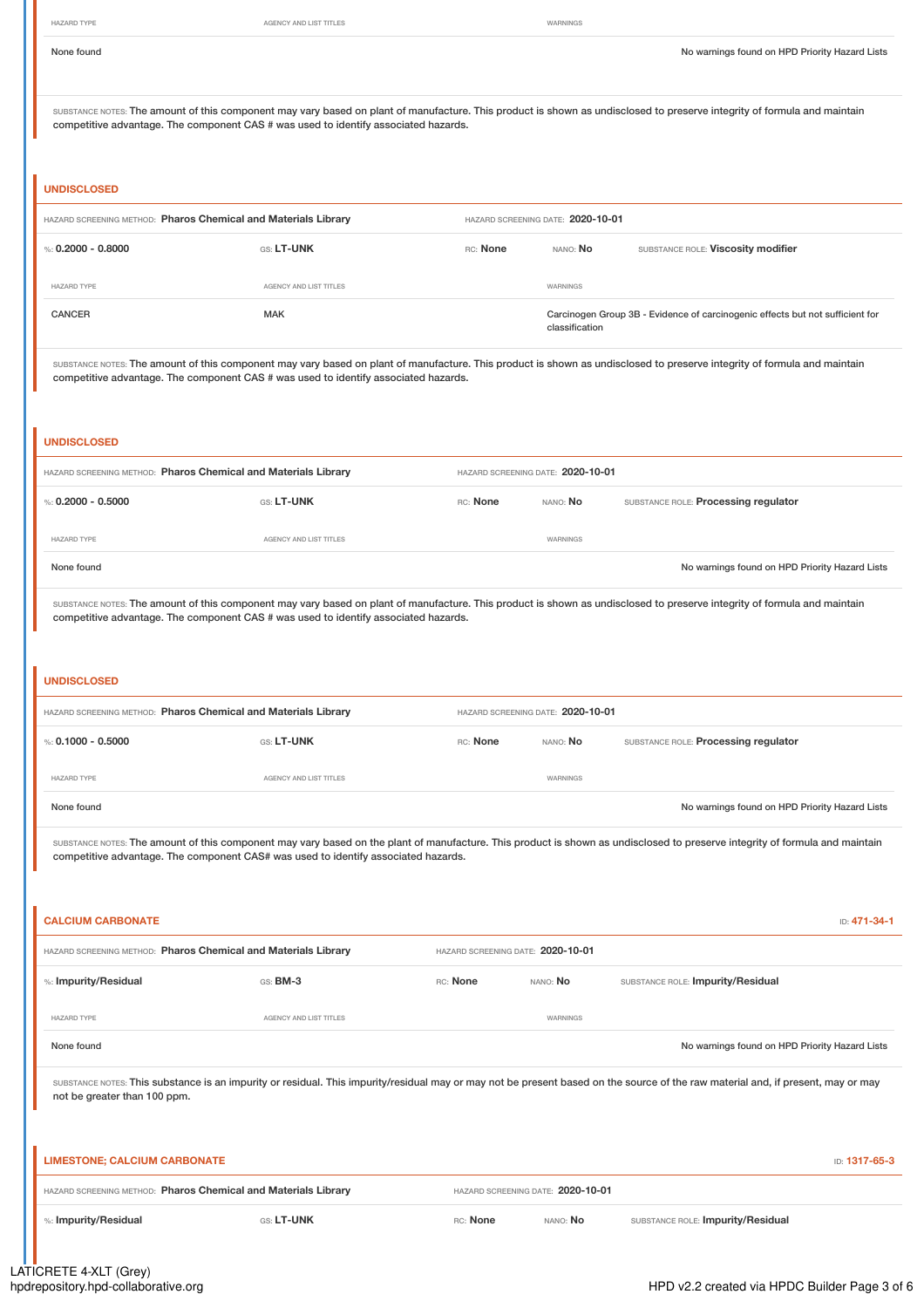SUBSTANCE NOTES: This substance is an impurity or residual. This impurity/residual may or may not be present based on the source of the raw material and, if present, may or may not be greater than 100 ppm.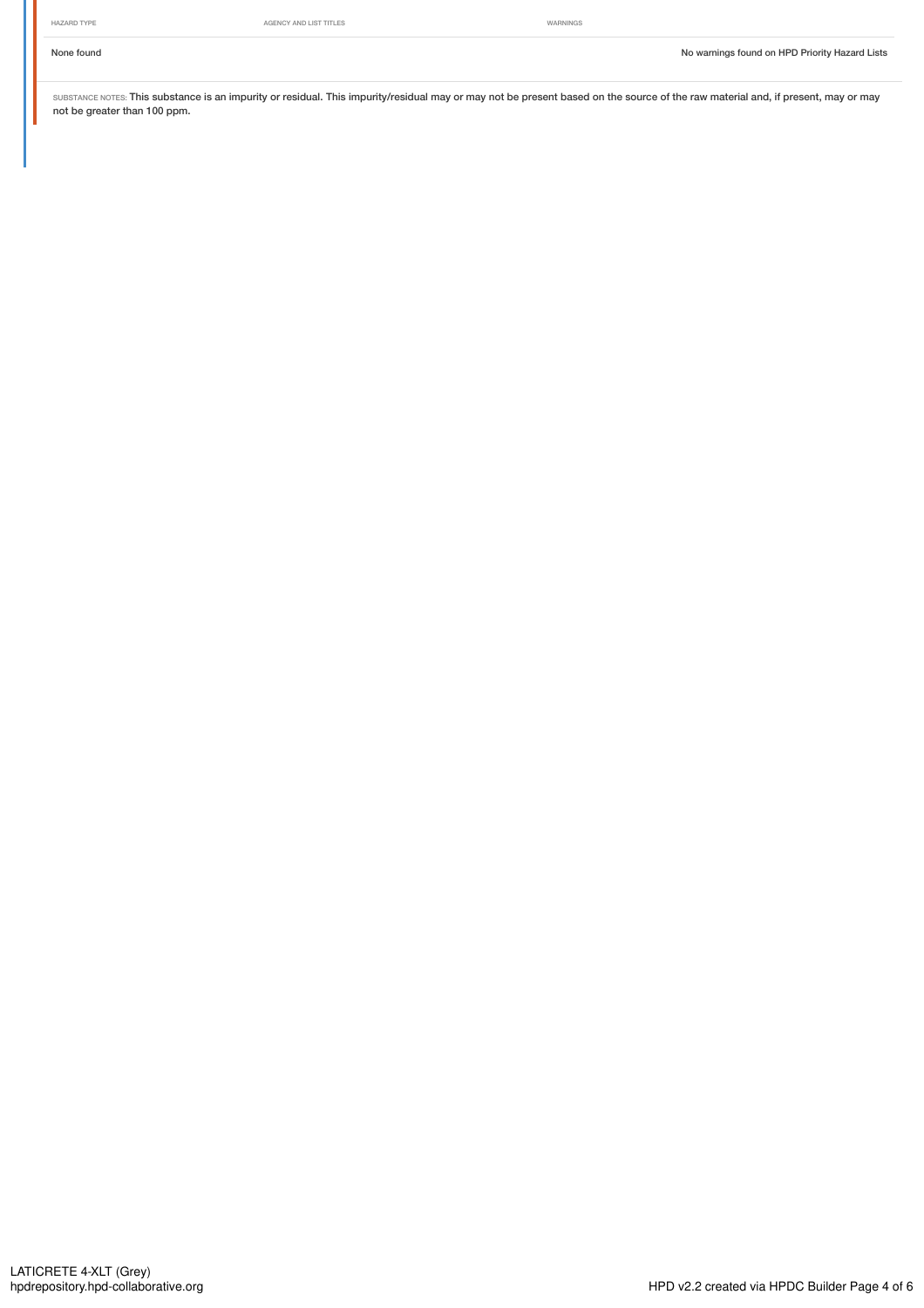This section lists applicable certification and standards compliance information for VOC emissions and VOC content. Other types of health or environmental performance *testing or certifications completed for the product may be provided.*

| <b>VOC EMISSIONS</b>                                                                                                                                                                                                                                                                                                                                                                                                                                    | UL GreenGuard Gold (4-XLT)            |                                |                                                                                         |
|---------------------------------------------------------------------------------------------------------------------------------------------------------------------------------------------------------------------------------------------------------------------------------------------------------------------------------------------------------------------------------------------------------------------------------------------------------|---------------------------------------|--------------------------------|-----------------------------------------------------------------------------------------|
| CERTIFYING PARTY: Third Party<br>APPLICABLE FACILITIES: Applies to All Facilities.<br>CERTIFICATE URL:<br>http://certificates.ulenvironment.com/default.aspx?<br>$id = 688358t = cs$                                                                                                                                                                                                                                                                    | <b>ISSUE DATE: 2015-06-09</b>         | EXPIRY DATE: 2021-07-09        | CERTIFIER OR LAB: UL Environment                                                        |
| CERTIFICATION AND COMPLIANCE NOTES: Meets LEED v4.1 Credit "Low Emitting Materials" Emissions Requirements. This product was tested in<br>accordance with California Department of Public Health (CDPH) v1.2 in an office and classroom environment.                                                                                                                                                                                                    |                                       |                                |                                                                                         |
| <b>VOC CONTENT</b>                                                                                                                                                                                                                                                                                                                                                                                                                                      | TDS 251 "Low VOC LATICRETE® Products" |                                |                                                                                         |
| CERTIFYING PARTY: Self-declared<br>APPLICABLE FACILITIES: Applies to All Facilities.<br>CERTIFICATE URL: https://www.laticrete.com/~/media/support-<br>and-downloads/technical-datasheets/tds251.ashx?la=en                                                                                                                                                                                                                                             | <b>ISSUE DATE: 2020-08-12</b>         | <b>EXPIRY DATE:</b>            | CERTIFIER OR LAB: LATICRETE                                                             |
| CERTIFICATION AND COMPLIANCE NOTES: Meets LEED v4.1 Credit "Low Emitting Materials" VOC Content Requirements per SCAQMD Rule 1168 (Tile<br>Adhesive).                                                                                                                                                                                                                                                                                                   |                                       |                                |                                                                                         |
| <b>LCA</b>                                                                                                                                                                                                                                                                                                                                                                                                                                              | <b>Product Declaration</b>            |                                | LATICRETE Cement Mortar for Tile Installation Product Specific (Type III) Environmental |
| CERTIFYING PARTY: Third Party<br>APPLICABLE FACILITIES: Applies to All Facilities in North America<br>CERTIFICATE URL: https://laticrete.com/~/media/environmental-<br>product-data-sheets/cement-mortar-for-tile-installation.ashx?<br>$la = en$<br>CERTIFICATION AND COMPLIANCE NOTES: Meets LEED v4.1 Credit "Building Product Disclosure and Optimization-Environmental Product Declarations"<br>requirements as a Product Specific (Type III) EPD. | <b>ISSUE DATE: 2016-11-29</b>         | <b>EXPIRY DATE: 2021-11-28</b> | CERTIFIER OR LAB: UL Environment                                                        |
| + Section 4: Accessories                                                                                                                                                                                                                                                                                                                                                                                                                                |                                       |                                |                                                                                         |
| This section lists related products or materials that the manufacturer requires or recommends for installation (such as adhesives or fasteners), maintenance, cleaning, or<br>operations. For information relating to the contents of these related products, refer to their applicable Health Product Declarations, if available.                                                                                                                      |                                       |                                |                                                                                         |
| <b>WATER</b>                                                                                                                                                                                                                                                                                                                                                                                                                                            |                                       | HPD URL: No HPD Available      |                                                                                         |
| CONDITION WHEN RECOMMENDED OR REQUIRED AND/OR OTHER NOTES:<br>LATICRETE 4-XLT is to be mixed with water only following the mix ratio and directions as stated in product data sheet.                                                                                                                                                                                                                                                                    |                                       |                                |                                                                                         |
| <b>B</b> Section 5: General Notes                                                                                                                                                                                                                                                                                                                                                                                                                       |                                       |                                |                                                                                         |
| LATICRETE® 4-XLT (Grey) meets the Living Building Challenge v4.0 requirement that the product does not contain any of the Red Listed Materials<br>or Chemicals. Specifically, LATICRETE 4-XLT (Grey)does not contain the following: Antimicrobials (marketed with a health claim) •Alkylphenols and<br>related compounds •Asbestos •Bisphenol A (BPA) and structural analogues •California Banned Solvents •Chlorinated Polymers, including             |                                       |                                |                                                                                         |

Chlorinated polyethylene (CPE), Chlorinated Polyvinyl Chloride (CPVC), Chloroprene (neoprene monomer), Chlorosulfonated polyethylene (CSPE), Polyvinylidiene chloride (PVDC), and Polyvinyl Chloride (PVC) •Chlorobenzenes •Chlorofluorocarbons (CFCs) & Hydrochlorofluorocarbons (HCFCs) •Formaldehyde (added) • Monomeric, polymeric and organo-phosphate halogenated flame retardants (HFRs) •Organotin Compounds •Perfluorinated Compounds (PFCs) •Phthalates (orthophthalates) •Polychlorinated Biphenyls (PCBs) •Polycyclic Aromatic Hydrocarbons (PAH) •Short-Chain and Medium-Chain Chlorinated Paraffins •Toxic Heavy Metals - Arsenic, Cadmium, Chromium, Lead (added), and Mercury •Wood treatments containing Creosote, Arsenic or Pentachlorophenol. See Section 1 for Volatile Organic Compounds (VOC) (wet applied products) information.